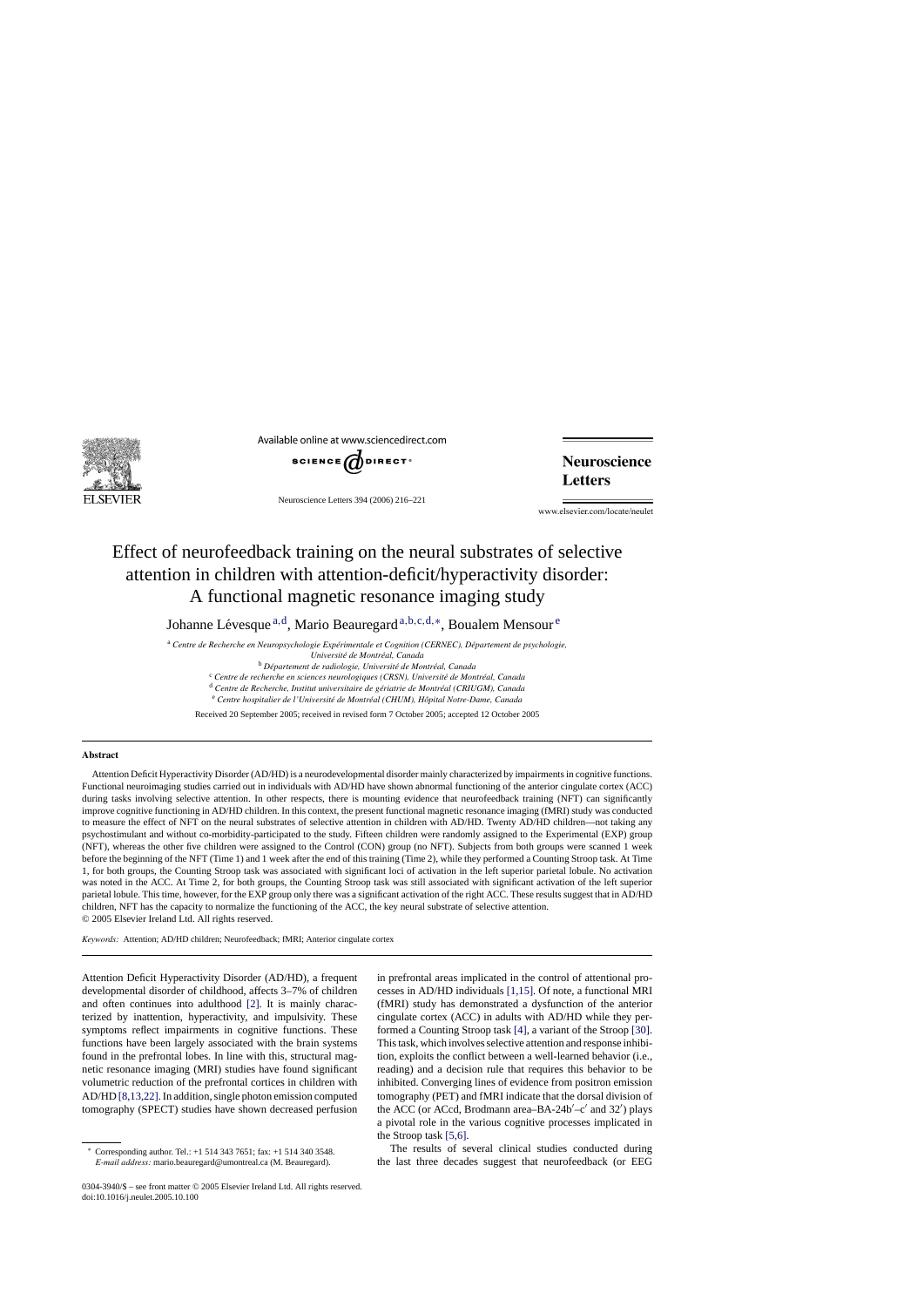<span id="page-1-0"></span>biofeedback)—an operant conditioning procedure whereby an individual learns to self-regulate the electrical activity of his/her own brain—may be efficient in treating children with AD/HD [\[14,16–21,25,26,28,32–34\].](#page-4-0) In this context, the present fMRI study was conducted to measure the effect of NFT, in children with AD/HD, on the neural substrates of the selective attentional processes involved in the Counting Stroop task.

Twenty AD/HD children comprised the study sample. These AD/HD children were randomly assigned to either an Experimental (EXP) group or a control (CON) group. Fifteen AD/HD children composed the EXP group (4 girls and 11 boys, mean age: 10.2, S.D.: 1.3, range: 8–12) and five AD/HD children comprised the CON group (5 boys, mean age: 10.2, S.D.: 0.8, range: 9–11). The EXP group received NFT whereas the CON group received no treatment. The parents of the subjects gave written informed consent and the study—which was conducted in accordance with the Declaration of Helsinki—was approved by the ethics research committees of the Centre hospitalier de l'Université de Montréal (CHUM), Hôpital Notre-Dame, and Hôpital Ste-Justine (a pediatric hospital affiliated with Université de Montréal). Inclusion criteria for all subjects were:  $(1)$ age 8–12 years; (2) right-handedness (Edinburgh Handedness Inventory, [\[23\]\);](#page-5-0) (3) IQ > 85 (based on the *Wechsler Intelligence Scale for Children*—Revised; WISC-R); and (4) a diagnosis of AD/HD based on the DSM-IV criteria (DSM-IV, [\[10\]\).](#page-4-0) Exclusion criteria for all subjects were the presence of: (1) any current Axis I psychiatric diagnosis other than AD/HD; (2) a learning disability; (3) a neurologic disorder; (4) a neuropsychiatric disorder.

No subjects were taking psychostimulants during the study (subjects in both EXP and CON groups were treated with methylphenidate before the beginning of the study—none of the subjects did undergo cognitive training before this study). Clinical and neuropsychological assessments were performed at the Hôpital Ste-Justine's AD/HD Clinic. Assessment included: (1) psychiatric, medical, and neurologic evaluations by a board certified child psychiatrist; (2) structured diagnostic interview with the Structured Clinical Interview [\[29\]](#page-5-0) and an AD/HD symptom checklist from DSM-IV [\[10\].](#page-4-0) Neuropsychological testing included the Digit Span subtest of the Wechsler Intelligence Scale for Children—Revised (WISC-R) [\[36\]](#page-5-0) to assess attention span, the Integrated Visual and Auditory Continuous Performance Test (IVA, version 4.3) to evaluate visual and auditory attention [\[35\],](#page-5-0) and the Conners Parent Rating Scale—Revised (CPRS-R) (Attention Quotient and Response Control Quotient), to obtain parental reports of subjects's behavioral problems regarding specifically inattention and hyperactivity [\[9\].](#page-4-0) Scaled scores were used for data analysis.

The Digit Span, the IVA, and the CPRS-R were administered at Time 1 (1 week before the beginning of the NFT) and Time 2 (1 week after the end of the NFT). At Time 1 the EXP and CON groups did not differ cognitively and behaviorally (Table 1). Within- and between-group comparisons were performed using two-tailed *t*-tests.

The behavioral protocol used was based on the protocol developed by Bush et al. [\[6\]](#page-4-0) with respect to the Counting Stroop task. Subjects were instructed that they would see sets of

| ı<br>×<br>۹<br>۰.<br>× |
|------------------------|
|------------------------|

| Neuropsychological and CPRS-R data |  |  |  |  |
|------------------------------------|--|--|--|--|
|------------------------------------|--|--|--|--|

|                           | Time 2<br>Time 1<br><b>CON</b><br>EXP<br><b>CON</b> |      |      |           |
|---------------------------|-----------------------------------------------------|------|------|-----------|
|                           |                                                     |      | EXP  |           |
| Digit Span                |                                                     |      |      |           |
| Mean                      | 7.6                                                 | 9.8  | 8.8  | $11.6*$   |
| S.D.                      | 1.9                                                 | 2.9  | 3.4  | 3.7       |
| IVA                       |                                                     |      |      |           |
| Mean                      | 78.2                                                | 77.5 | 78.4 | $85***$   |
| S.D.                      | 24                                                  | 22   | 33.4 | 18        |
| <b>CPRS-R</b> inattention |                                                     |      |      |           |
| Mean                      | 73.4                                                | 71.6 | 71.2 | $58.9***$ |
| S.D.                      | 9.9                                                 | 8.4  | 12.1 | 7.2       |
| Hyperactivity             |                                                     |      |      |           |
| Mean                      | 75.8                                                | 79.4 | 73.8 | $64.3*$   |
| S.D.                      | 9.9                                                 | 10.8 | 9.3  | 18.9      |

CON: control; EXP: experimental; IVA: Integrated Visual and Auditory Continuous Performance Test; CPRS-R: Conners Parent Rating Scale–Revised.

 $*$   $P < 0.05$ .

\*\*\*  $P < 0.005$ .

\*\*\*\**P* < 0.001

one—four identical words appear on the screen. They were told also to report, through button-press, the number of words in each set, independently of what the words were. During "Neutral" blocks, the words consisted of names of common animals (dog, cat, bird, or mouse) whereas during "Interference" blocks, the stimuli were the number words "one," "two," "three," or "four". Subjects were instructed that the sets would change every 1.5 s. During the functional scan, which started with nine sec of fixation on a cross, six 30-s blocks of the Neutral words alternated with six Interference blocks. Subjects completed 20 trials during each (Neutral/Interference) block, i.e. 120 total trials of each type during the functional scan session. The order of presentation of the blocks was counterbalanced across subjects. Using the E-Prime software (version 1.1, Psychology Software Tools, Inc., Pittsburgh, PA), stimuli were produced on an IBM Aptiva P3 600 MHz and projected, via a Plus U4136 color LCD projector (Tokyo, Japan). Subjects viewed the stimuli on a tilted mirror placed in front of their head.

NFT was based on a protocol previously proposed by Lubar and Lubar [\[18\]. I](#page-4-0)t was conducted over a period of 13 weeks and a half (40 sessions, three training sessions per-week). The training was divided in two phases (20 sessions in each phase): in the first phase, subjects in the EXP group were trained to enhance the amplitude of the SMR (12–15 Hz) and decrease the amplitude of theta activity (4–7 Hz); in the second phase, EXP subjects learned to inhibit the amplitude of their theta waves (4–7 Hz) and increase the amplitude of their beta 1 waves (15–18 Hz). NFT was provided using the Lexicor NRS-24 Biolex program (version 2.40) (Lexicor, Boulder, CO) and the Procomp + Biograph program (version 2.1) (Thought Technology Ltd, Montreal, Canada) (for each subject, these systems were used in an alternating manner). Each session lasted 60 min. EEG was recorded from CZ, with reference placed on the left earlobe and ground electrode on the right earlobe. A sampling rate of 128 Hz with 2-s epochs was utilized. Skin impedance was less than  $5 K\Omega$ .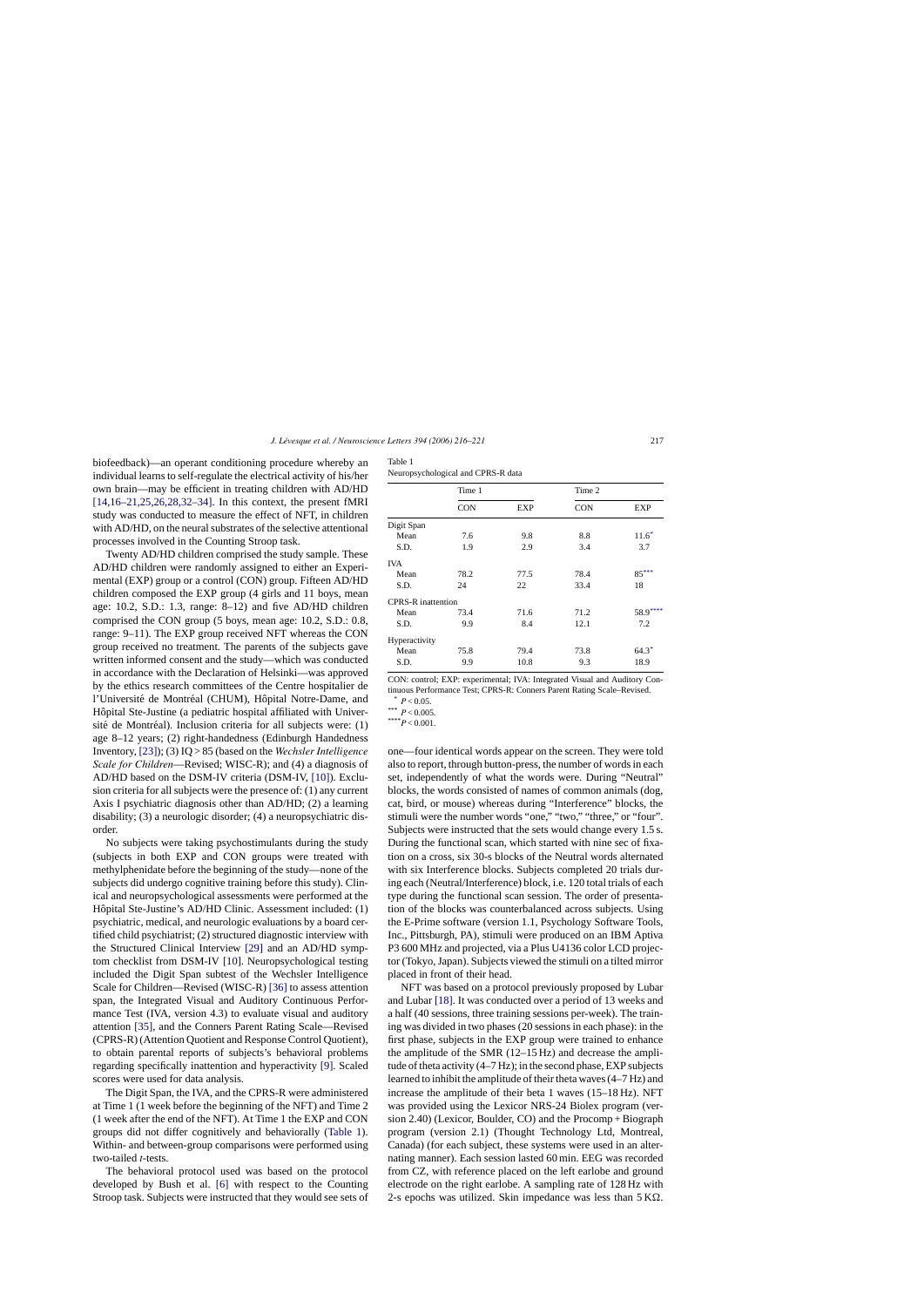<span id="page-2-0"></span>The relevant frequencies were extracted from EEG recordings and feed back using an audio–visual online feedback loop in the form of a video game. Each session was subdivided in 2-min periods (that were gradually increased up to 10 min). During these periods, subjects were either attempting to maintain a state of relaxation, solve mathematical problems or read texts.

Twenty-eight slices (4 mm thick) were acquired on a 1.5 T system (Sonata, Siemens Electric, Erlangen, Germany) every 2.65 s using an echo-planar (EPI) pulse sequence. Following functional scanning, high-resolution anatomical data were acquired using a gradient echo pulse sequence.

Data were analyzed using Statistical Parametric Mapping software (SPM2, Wellcome Department of Cognitive Neurology, London, UK). The images for all subjects were spatially normalized into an MRI stereotactic space [\[31\].](#page-5-0) To identify the brain regions associated with the Counting Stroop task a "random-effects model" was implemented to compare the brain activity associated with the Interference trials and that associated with the Neutral trials (Interference minus Neutral). At Time 1 and Time 2 this model was implemented to produce the Interference minus Neutral contrasts for both EXP and CON groups (within-group statistical comparison). In addition, for the Interference minus Neutral contrast, a two-sample *t*-test was carried out to compare the mean blood oxygenation leveldependent (BOLD) response within each group at Time 2 versus Time 1. Height threshold was set at  $P < 0.001$  ( $z = 3.09$ ), uncorrected for multiple comparisons. Only clusters showing a spatial extent of at least five contiguous voxels were kept for image analysis.

At Time 1, there was no significant difference between CON and EXP subjects with respect to the average scores on the Digit Span, the IVA, and the CPRS-R [\(Table 1\).](#page-1-0) This indicates that before EXP subjects start the NFT, inattention and hyperactivity were comparable in both groups. At Time 2, the scores of the CON subjects on the three tests were not significantly different than those at Time 1 ([Table 1\).](#page-1-0) For the EXP group, however, the scores on the Digit Span and the IVA significantly increased at Time 2, relative to Time 1 (Digit Span: *P* < 0.05; IVA: *P* < 0.005)

## Table 3

| Interference vs. neutral contrast at Time 1 and Time 2 |                            |               |                            |               |      |             |  |
|--------------------------------------------------------|----------------------------|---------------|----------------------------|---------------|------|-------------|--|
| Group                                                  | Region                     | Brodmann area | Talairach coordinates (mm) |               |      | Z-statistic |  |
|                                                        |                            |               | $\boldsymbol{x}$           | $\mathcal{Y}$ | Z,   |             |  |
| Time 1                                                 |                            |               |                            |               |      |             |  |
| EXP                                                    | L Superior parietal lobule |               | $-36$                      | $-46$         | 50   | 3.83        |  |
| <b>CON</b>                                             | L Superior parietal lobule | $\mathcal{I}$ | $-16$                      | $-80$         | 37   | 3.44        |  |
| Time 2                                                 |                            |               |                            |               |      |             |  |
| <b>EXP</b>                                             | R ACcd                     | 32            | 3                          | 27            | 35   | 4.54        |  |
|                                                        | L Caudate nucleus          |               | $-12$                      | 12            | 14   | 4.34        |  |
|                                                        | L Superior parietal lobule | 7             | $-23$                      | $-60$         | 30   | 3.60        |  |
|                                                        | L Substantia nigra         |               | $-12$                      | $-19$         | $-5$ | 3.02        |  |
| <b>CON</b>                                             | L Superior parietal lobule |               | $-12$                      | $-56$         | 41   | 3.93        |  |

Stereotaxic coordinates are derived from the human atlas of Talairach and Tournoux [\[31\]](#page-5-0) and refer to medial–lateral position  $(x)$  relative to medline (positive = right), anterior–posterior position (*y*) relative to the anterior commissure (positive = anterior), and superior–inferior position (*z*) relative to the commissural line (positive = superior). Designation of Brodmann areas for cortical areas are also based on this atlas. CON: control; EXP: experimental; L: left; R: right.

| ante |  |
|------|--|
|------|--|

| <b>Counting Stroop task</b> |  |  |
|-----------------------------|--|--|
|-----------------------------|--|--|

|                     | Time 1     |      |            |       |
|---------------------|------------|------|------------|-------|
|                     | <b>CON</b> | EXP  | <b>CON</b> | EXP   |
| Neutral trials      |            |      |            |       |
| Mean                | 58.4       | 48.1 | 59.6       | $67*$ |
| S.D.                | 24         | 25.5 | 24.3       | 18.3  |
| Interference trials |            |      |            |       |
| Mean                | 55.8       | 48.2 | 56.8       | $68*$ |
| S.D.                | 24.1       | 23.8 | 24.3       | 13.9  |

CON: control; EXP: experimental.

 $*$  *P*  $\geq$  0.05

[\(Table 1\)](#page-1-0). In addition, at Time 2, the scores on the Inattention and Hyperactivity components of the CPRS-R significantly decreased, compared to Time 1 (Inattention: *P* < 0.001; Hyperactivity: *P* < 0.05) [\(Table 1\).](#page-1-0)

For the Neutral trials at Time 1, the average accuracy scores (percentage of correct responses) were not statistically different between CON (58.4%, S.D.: 24) and EXP (48.1%, S.D.: 24) subjects (Table 2). At Time 2, the average accuracy score of the CON subjects (59.6%, S.D.: 24.3) was comparable to that of Time 1. For the EXP group, this score was significantly greater (*P* < 0.05) at Time 2 (67%, S.D.: 18.3) than Time 1 (Table 2).

For the Interference trials, the pattern was very similar, i.e. at Time 1 the average accuracy scores (percentage of correct responses) of the CON (55.8%, S.D.: 24.1) and EXP (48.2%, S.D.: 23.8) groups were comparable (Table 2). At Time 2, the average accuracy score of the CON subjects (56.8%, S.D.: 24.3) was not different than that of Time 1. For the EXP group, this score was significantly higher  $(P<0.05)$  at Time 2 (68%, S.D.: 13.9) than Time 1 (Table 2).

For the CON group, the Interference minus Neutral contrast produced a significant locus of activation in the left superior parietal lobule (BA 7) (Table 3 and [Fig. 1\).](#page-3-0) At Time 2, this contrast was associated with another locus of activation in the left superior parietal lobule (BA 7) (Table 3 and [Fig. 1\).](#page-3-0) The two-sample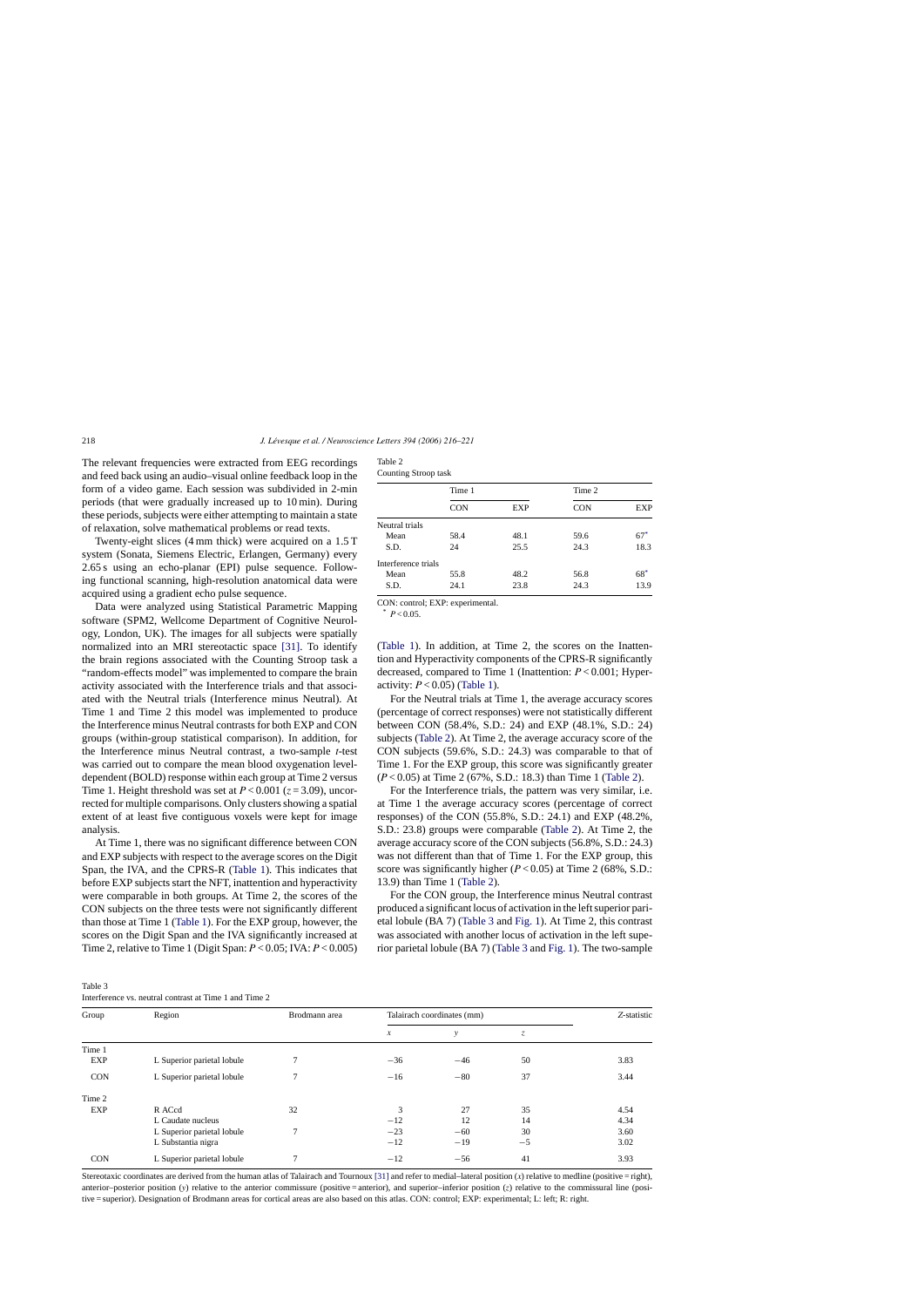<span id="page-3-0"></span>

Fig. 1. Statistical activation maps (Interference minus Neutral Contrast) at Time 1 and Time 2. Images are sagittal sections for the data averaged across subjects. At Time 1, significant loci of activation were noted in the left superior parietal lobe for both the CON (A) and EXP (B) groups. At Time 2, activations were also seen in this cortical region for both the CON (C) and EXP (F) groups. In addition, for the EXP group, significant loci of activation were detected in the right ACcd (D), as well as the left caudate nucleus and left substantia nigra (E).

*t*-test conducted to compare BOLD responses at Time 1 and Time 2 did not reveal anything significant.

For the EXP group, the Interference minus Neutral contrast produced a significant locus of activation in the left superior parietal lobule (BA 7) ([Table 3](#page-2-0) and Fig. 1). At Time 2, this contrast produced another locus of activation in the left superior parietal lobule (BA 7) ([Table 3](#page-2-0) and Fig. 1). In addition, significant loci of activation were noted in the right ACcd (BA 32), left caudate nucleus and left substantia nigra ([Table 3](#page-2-0) and Fig. 1). Of note, a two-sample *t*-test revealed that BOLD activation in the right ACcd (BA 32) and left caudate nucleus was significantly greater at Time 2 than Time 1 (Table 4 and Fig. 2).

The Time 2 versus Time 1 comparison of the average scores on the Digit Span, the IVA, and the CPRS-R indicate that the neurofeedback protocol used here led to a significant reduction of primary symptoms of AD/HD, such as inattention and hyperactivity. These neuropsychological and behavioral findings are consistent with those of previous studies which showed that NFT can lead to clinically significant improvement of attention, motor control, and impulse regulation in AD/HD children [\[14,16–21,25,26,28,32–34\].](#page-4-0) Our neuropsychological and behavioral findings provide further empirical support to the view



Fig. 2. Statistical activation maps (Interference minus Neutral Contrast) at Time 2 vs. Time 1 for the EXP group. Images are sagittal sections for the data averaged across subjects. Significant loci of activation were noted in the right ACcd (A) and left caudate nucleus (B).

that neurofeedback may constitute an effective treatment for children with AD/HD. Yet, one cannot exclude the possibility that the cognitive improvement in the EXP group and the absence of cognitive improvement in the CON group may be ascribable to the fact that CON subjects did not receive an attentional training

Table 4

EXP Group: Time 1 vs. Time 2

| Group      | Region            | Brodmann area | Talairach coordinates (mm) |    |    | Z-statistic |
|------------|-------------------|---------------|----------------------------|----|----|-------------|
|            |                   |               |                            |    |    |             |
| <b>EXP</b> | R ACcd            | 32            |                            | 30 | 27 | 3.42        |
|            | L Caudate nucleus |               | $-12$                      |    |    | 3.16        |

Stereotaxic coordinates are derived from the human atlas of Talairach and Tournoux (1988) and refer to medial–lateral position (*x*) relative to medline (positive = right), anterior–posterior position (*y*) relative to the anterior commissure (positive = anterior), and superior–inferior position (*z*) relative to the commissural line (positive = superior). Designation of Brodmann areas for cortical areas are also based on this atlas. CON: control; EXP: experimental; L: left; R: right.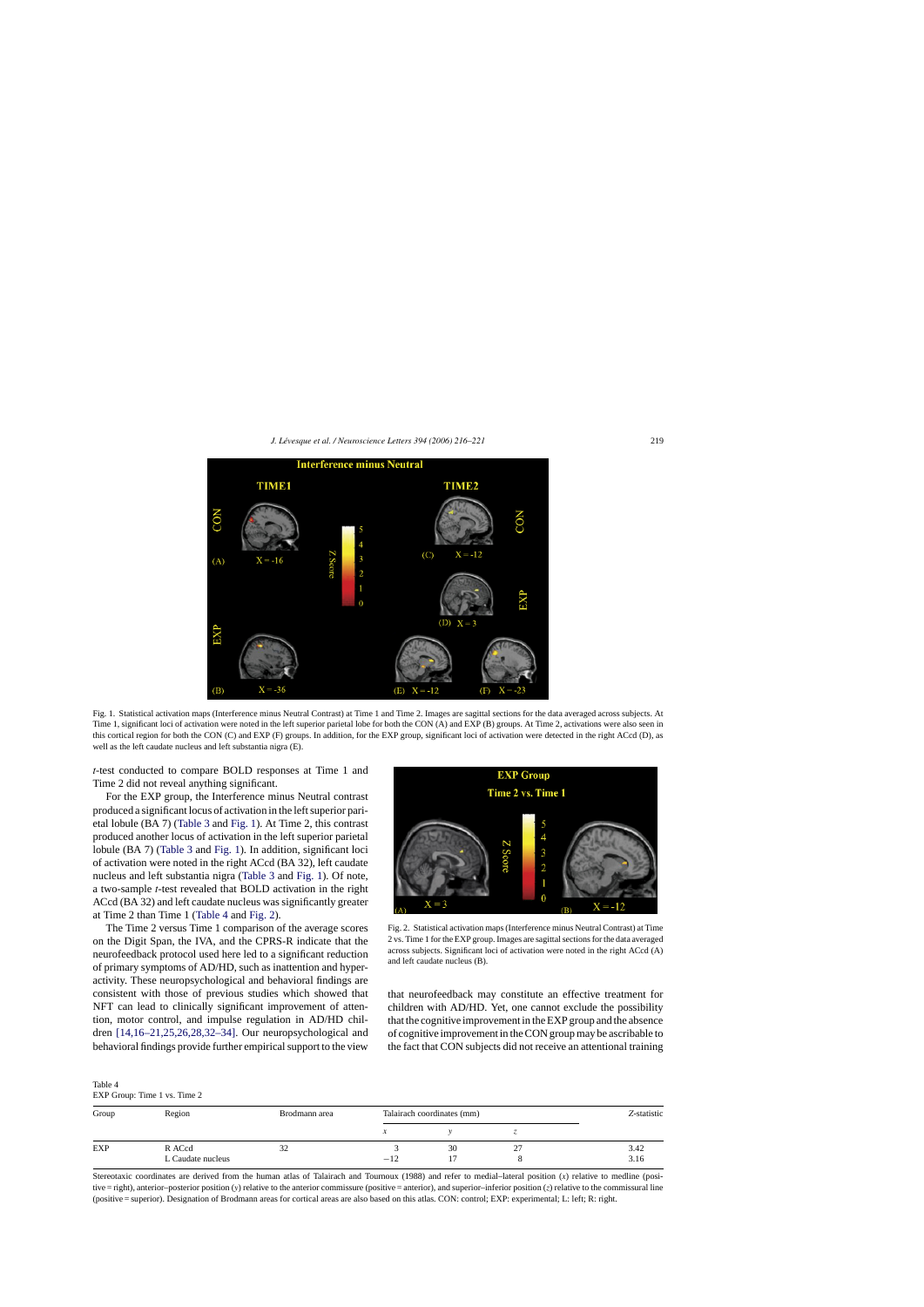<span id="page-4-0"></span>lasting the same time duration than the NFT received by EXP subjects. Further studies are awaited to tackle this important issue.

Neurally, for both groups of subjects, no activation of the ACcd was detected at Time 1. This finding is compatible with the results of a fMRI study recently carried by Bush et al. [4]. In this study, adults with AD/HD failed to activate the ACcd while they performed a Counting Stroop task. For the EXP group at Time 2, however, significant loci of activation were noted in the right ACcd (BA 32), left caudate, and left substantia nigra. For the CON group, no activation was detected in these three brain regions. With regard to the ACcd, a large body of functional neuroimaging data indicates that this brain region exerts a key role in the cognitive processes involved in the Stroop task [5,6], being crucially involved in selective attention, the selection of an appropriate response, and the suppression of inappropriate responses[\[24\]. G](#page-5-0)iven this, we submit that the better performance of the EXP subjects at Time 2 versus Time 1 was ascribable to the normalization, following NFT, of neural activity in the ACcd, a central component the anterior attentional system.

The significant activations of the left caudate and left substantia nigra seen in EXP subjects at Time 2 suggest that the normalizing effect of NFT upon ACcd was mediated, at least partially, by dopamine. Various lines of evidence suggest that a dysfunction in dopaminergic transmission in fronto-striatal circuits is related to AD/HD. Thus, AD/HD symptoms can be treated with methylphenidate, a potent blocker of the reuptake of dopamine which increases the availability of this neuromodulator into the extraneuronal space [12,27]. In addition, molecular genetic evidence suggests an association between AD/HD and polymorphism of the dopamine transporter gene, as well as the dopamine D4 and D5 receptor genes (for a review, see [3]). Lastly, dopamine modulation of frontal activity during the performance of the Stroop task has been previously demonstrated [11].

There is some evidence indicating that dopamine underlies the integrative properties of the fronto-striatal circuits, which may serve as a support of synaptic plasticity processes, such as long-term potentiation [7]. Given this, we posit that the neurofeedback protocol used here led to the neuromodulation by dopamine of neural activity in the anterior cingulate–striatal circuit. We also hypothesize that this neuroplastic phenomenon implicated long-term potentiation as well as D4 and D5 receptors.

### **Acknowledgements**

This work was supported by grants from the Fondation Lucie et André Chagnon and the International Society for Neuronal Regulation (ISNR). We would like to acknowledge Dr. Isabelle Fortier and her team (Hôpital Ste-Justine) for the recruitment and cognitive evaluation of the participants, as well as Dr. Phillipe Robaey, the child psychiatrist who diagnosed the participants (Hôpital Ste-Justine). We also thank Mélanie Veilleux and the staff of the Département de radiologie, CHUM, Hôpital Notre-Dame, for their proficient technical assistance.

#### **References**

- [1] D.G. Amen, B.D. Carmichael, High-resolution brain SPECT imaging in ADHD, Ann. Clin. Psychiatry 9 (1997) 81–86.
- [2] R.A. Barkley, Attention Deficit Hyperactivity Disorder: A Handbook for Diagnosis and Treatment, Guilford Press, New York, 1996.
- [3] A.J. Bobb, F.X. Castellanos, A.M. Addington, J.L. Rapoport, Molecular genetic studies of ADHD: 1991 to 2004, Am. J. Med. Genet. B Neuropsychiatr. Genet. 132 (2005) 109–125.
- [4] G. Bush, J.A. Frazier, S.L. Rauch, L.J. Seidman, P.J. Whalen, M.A. Jenike, B.R. Rosen, J. Biederman, Anterior cingulate cortex dysfunction in attention-deficit/hyperactivity disorder revealed by fMRI and the Counting Stroop, Biol. Psychiatry 45 (1999) 1542–1552.
- [5] G. Bush, P. Luu, M.I. Posner, Cognitive and emotional influences in anterior cingulate cortex, Trends Cogn. Sci. 4 (2000) 215–  $222$
- [6] G. Bush, P.J. Whalen, B.R. Rosen, M.A. Jenike, S.C. McInerney, S.L. Rauch, The counting Stroop: an interference task specialized for functional neuroimaging–validation study with functional MRI, Hum. Brain Mapp. 6 (1998) 270–282.
- [7] P. Calabresi, A. Pisani, N.B. Mercuri, G. Bernardi, The corticostriatal projection: from synaptic plasticity to dysfunctions of the basal ganglia, Trends Neurosci. 19 (1996) 19–24.
- [8] F.X. Castellanos, J.N. Giedd, W.L. Marsh, S.D. Hamburger, A.C. Vaituzis, D.P. Dickstein, S.E. Sarfatti, Y.C. Vauss, J.W. Snell, N. Lange, D. Kaysen, A.L. Krain, G.F. Ritchie, J.C. Rajapakse, J.L. Rapoport, Quantitative brain magnetic resonance imaging in attention-deficit hyperactivity disorder, Arch. Gen. Psychiatry 53 (1996) 607–616.
- [9] C.K. Conners, K.C. Wells, J.D.A. Parker, G. Sitarenios, J.M. Diamond, J.W. Powell, A new self-report scale for the assessment of adolescent psychopathology: factor structure, reliability, validity and diagnostic sensitivity, J. Abnorm. Child Psychol. 25 (1997) 487–497.
- [10] Diagnostic and Statistical Manual of Mental Disorders—Fourth Edition (DSM-IV), American Psychiatric Association, Washington, DC, 1994.
- [11] R.J. Dolan, P. Fletcher, C.D. Frith, K.J. Friston, R.S. Frackowiak, P.M. Grasby, Dopaminergic modulation of impaired cognitive activation in the anterior cingulate cortex in schizophrenia, Nature 378 (1995) 180–182.
- [12] S. Dresel, J. Krause, K.H. Krause, C. LaFougere, K. Brinkbaumer, H.F. Kung, K. Hahn, K. Tatsch, Attention deficit hyperactivity disorder: binding of [99mTc]TRODAT-1 to the dopamine transporter before and after methylphenidate treatment, Eur. J. Nucl. Med. 27 (2000) 1518–1524.
- [13] S. Durston, H.E. Hulshoff Pol, H.G. Schnack, J.K. Buitelaar, M.P. Steenhuis, R.B. Minderaa, R.S. Kahn, H. van Engeland, Magnetic resonance imaging of boys with attention-deficit/hyperactivity disorder and their unaffected siblings, J. Am. Acad. Child Adolesc. Psychiatry 43 (2004) 332–340.
- [14] T. Fuchs, N. Birbaumer, W. Lutzenberger, J.H. Gruzelier, J. Kaiser, Neurofeedback treatment for attention-deficit/hyperactivity disorder in children: a comparison with methylphenidate, Appl. Psychophysiol. Biofeedback 28 (2003) 1–12.
- [15] B.N. Kim, J.S. Lee, M.S. Shin, S.C. Cho, D.S. Lee, Regional cerebral perfusion abnormalities in attention deficit/hyperactivity disorder. Statistical parametric mapping analysis, Eur. Arch. Psychiatry Clin. Neurosci. 252 (2002) 219–225.
- [16] J.D. Kropotov, V.A. Grin-Yatsenko, V.A. Ponomarev, L.S. Chutko, E.A. Yakovenko, I.S. Nikishena, ERPs correlates of EEG relative beta training in ADHD children, Int. J. Psychophysiol. 55 (2005) 23–34.
- [17] M. Linden, T. Habib, V. Radojevic, A controlled study of the effects of EEG biofeedback on cognition and behavior of children with attention deficit disorder and learning disabilities, Biofeedback Self-Regul. 21 (1996) 35–49.
- [18] J.O. Lubar, J.F. Lubar, Electroencephalographic biofeedback of SMR and beta for treatment of attention deficit disorders in a clinical setting, Biofeedback Self-Regul. 9 (1984) 1–23.
- [19] J.F. Lubar, M.N. Shouse, EEG and behavioral changes in a hyperkinetic child concurrent with training of the sensorimotor rhythm (SMR): a preliminary report, Biofeedback Self-Regul. 1 (1976) 293–306.